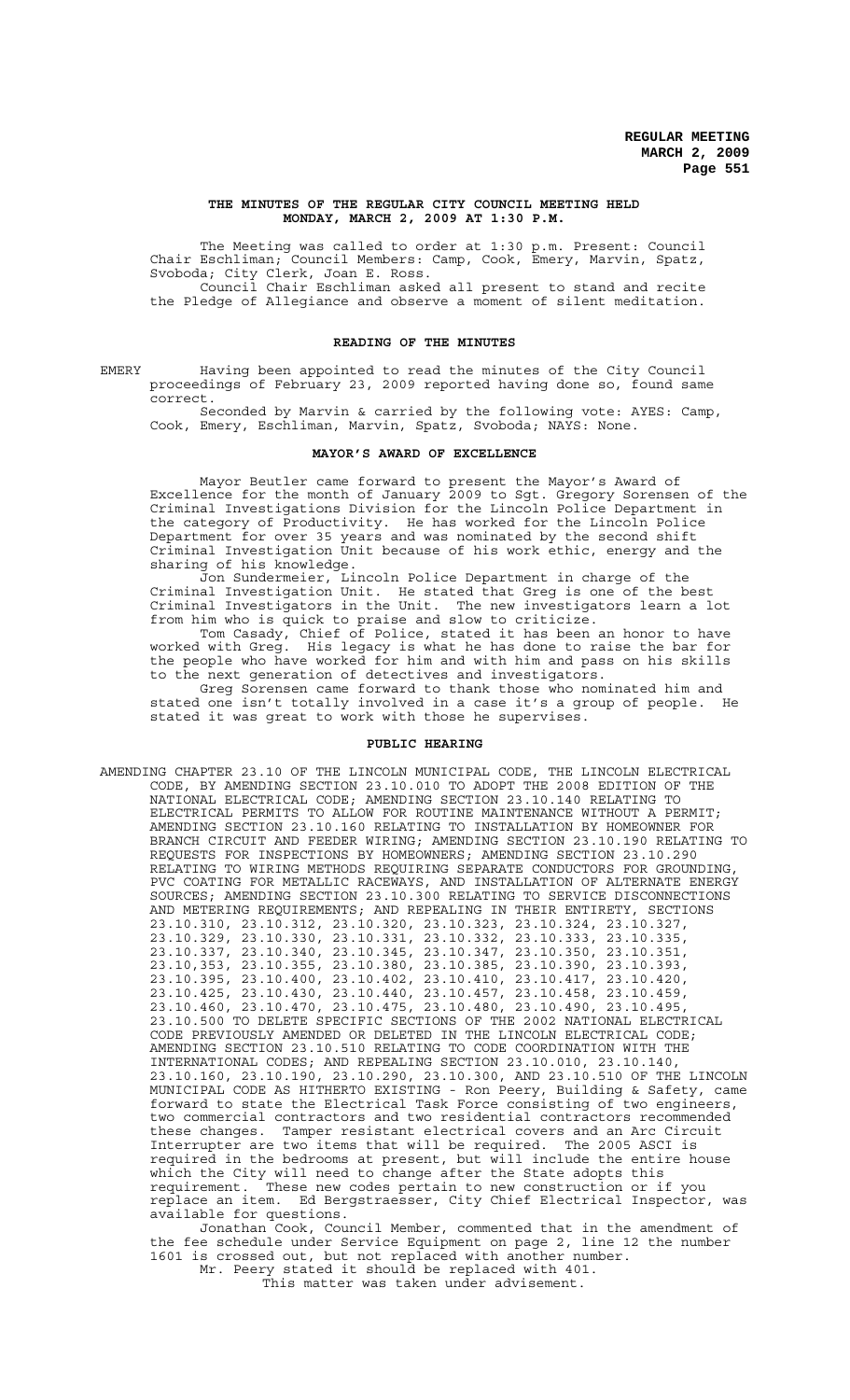- VACATION 08011 VACATING SOUTHBOUND TALLGRASS PARKWAY FROM THE NORTH RIGHT-F-WAY LINE OF ASTER ROAD NORTH TO THE END OF THE RIGHT-OF-WAY AND PENROSE DRIVE FROM THE WEST RIGHT-OF-WAY LINE OF NORTHBOUND TALLGRASS PARKWAY WEST TO THE END OF THE RIGHT-OF-WAY, RETAINING TITLE THERETO, AND AUTHORIZING THE EXCHANGE THEREOF TO NEBCO FOR NEW RIGHT-OF-WAY BEING DEDICATED FOR THE NEW ALIGNMENT OF TALLGRASS PARKWAY AND PENROSE DRIVE Marvin Krout, Director of Planning Department, stated this is a minor relocation of already dedicated rights of way to Tallgrass Parkway and Aster Road in the Fallbrook neighborhood. The developer is wanting to make 100 feet in shifts which will result in the dedication of new right-of-way which is equal to the right-of-way that had been dedicated so it is an even trade. There will be no compensation. This matter was taken under advisement.
- VACATION 05007 VACATING A PORTION OF STOCKWELL STREET WEST OF SOUTH 52 $^{\text{ND}}$ STREET WITHIN THE UNION COLLEGE CAMPUS, RETAINING TITLE THERETO, AND AUTHORIZING THE SALE THEREOF TO UNION COLLEGE - Marvin Krout, Director of Planning Department, came forward to answer questions and stated this dates back to 2005 when the Special Permit was approved and after that time a parking lot was constructed on this right-of-way which did not go through the normal building permit process. When an expansion of the Special Permit was requested the applicant realized a street vacation had not been requested.

Roger Figard, Public Works & Utilities Dept., came forward to comment on the process.

This matter was taken under advisement.

STREET NAME CHANGE 09001 - RENAMING WEST STANTON STREET WEST OF N.W. 48 $^{TH}$ STREET AS MIKE SCHOLL STREET - Marvin Krout, Director of Planning Department, came forward with information that Debbie and Jack Chandler requested the street renaming to commemorate Mrs. Chandler's son's life, Marine Lance Corporal Mike Shull, who was killed in Iraq in 2006. This street leads to the new Arnold school and is in the area Lance Corporal Shull grew up and who had also attended the old Arnold school. It will be named Mike Shull street.

Cliff Leach, no address given, came forward as part of the motorcycle honor procession in favor of this request.

Jack and Debbie Chandler, 5312 Wilkins Street, came forward to give some history of Mrs. Chandler's son, Lance Corporal Shull, and to thank all those who made this possible.

Erich Kaiser, 3730 S. 77 $^{\texttt{th}}$  Street, came forward as a friend and mentor to Michael to say thank you for making this possible.

John Brehm, 1215 Fairfield Street, came forward representing the Patriot Guard Riders and American Guards stating a casualty deserves to have a street named after them.

Dan Marvin, City Council member, stated letters in favor of renaming this street can be read online.

This matter was taken under advisement.

- CHANGE OF ZONE 08073 APPLICATION OF SOUTH RIDGE VILLAGE, LLC, FOR A CHANGE OF ZONE FROM R-3 RESIDENTIAL DISTRICT TO O-3 OFFICE PARK DISTRICT ON PROPERTY GENERALLY LOCATED AT SOUTH 29TH STREET AND PORTER RIDGE ROAD; SPECIAL PERMIT 08052 - APPLICATION OF SOUTH RIDGE VILLAGE, LLC, TO DEVELOP AN EARLY CHILDHOOD CARE FACILITY FOR 130 CHILDREN WITH A REQUEST TO WAIVE THE REQUIREMENT TO BE LOCATED ON AN ARTERIAL STREET, GENERALLY LOCATED AT SOUTH 29TH STREET AND PORTER RIDGE ROAD;
- USE PERMIT 100B APPLICATION OF SOUTH RIDGE VILLAGE, LLC, TO EXPAND THE SOUTH RIDGE VILLAGE USE PERMIT ON PROPERTY GENERALLY LOCATED AT SOUTH 29TH STREET AND PORTER RIDGE ROAD Rick Krueger, manager of South Ridge Village, LLC, came forward with a request to add a daycare to this site. The finished floor of this facility would be two or three feet below the southern existing lot line at this point. It will have a no paint exterior. People will come down 29<sup>th</sup> Street, turn into the site to drop off the children, and then go back out to the commercial subdivision to  $29<sup>th</sup>$  Street going north or south. It will have a 40' setback from the east property line which is in conformance of the O-3 zoning and 15' on the south side which is in the O-3 zoning. The playground area is approximately 5,800 sq. ft. and the building area is 7850 on the main floor and 2610 in the basement because this is an over and under situation because of the topography. Trees will be added on the east and the population has been reduced from 130 to 100. The financial benefit is about a \$950,000 improvement providing additional property taxes, sales tax, permanent jobs and the cost to the City would be zero. The 29th Street sidewalk will be in the regular location. A letter will be submitted to law for the waiver requests. South Ridge Village, LLC and Porter Ridge Road are exempt from impact fees because they are part of the South Ridge Coalition with an annexation agreement in 1997. Jane Mohling, 3225 Stephanos, Commercial Realty Group, came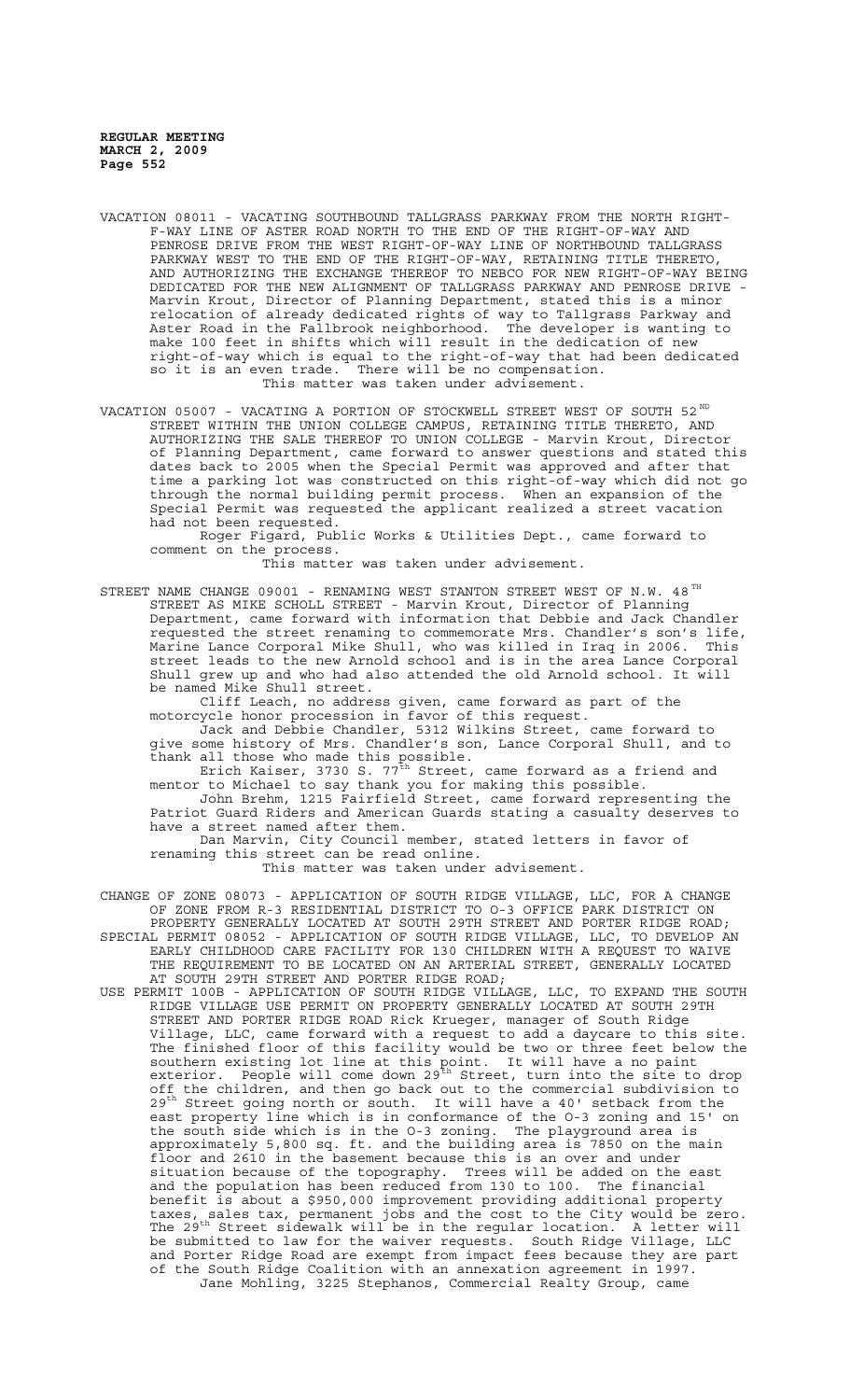forward representing the client in finding a location for the daycare. She feels this is a good site as most of her clients are in this area. It was determined that building to suit with a long-term lease would be in her best interest.

Tanya Porter, 3020 W. Peach, came forward as a friend of the daycare provider who attended daycare classes with her. She is also a consultant for Family Service Childcare and has done unannounced visits to the provider's daycare and found her to have a quality daycare.

Pam Dahlberg, no address given, instructor for the daycare training program stated this provider is a wonderful daycare provider and is in support of this childcare center.

Steve Moeller, 7300 S. 30<sup>th</sup> Street, came forward in opposition of the daycare. He stated there were 257 homeowners contacted and 227 signed the petition in opposition of the daycare. These were received prior to the plan revision.

Steve Peek, 2841 Porter Ridge Rd., came forward as President of the Porter Ridge West Townhome Association in opposition due to heavy traffic in the area.

Steve Goosic, 7301 S. 30<sup>th</sup> Street, came forward with noise concerns and is in opposition to the daycare and changing the zoning to  $R-3$ .

Jane Peek, 2841 Porter Ridge Rd., past president of Porter Ridge Townhome Association came forward to state she has done research of some of the daycare's in Lincoln and it was found that only one was at<br>capacity. They feel there is not a need for more daycare's and i They feel there is not a need for more daycare's and is concerned with traffic issues. She is in opposition to this change.

Bruce Hahn, 7307 S. 30<sup>th</sup> Street, a realtor, came forward in opposition to the zoning change from R-3 to O-3. He has been told the market value of homes in this area will take a hit of 5% to 10% of the value because of the close proximity to such a large daycare facility.

Marvin Krout, Director of Planning Department, stated there will be an amendment to the legislation that will change the limit of the development from 130 to 100 children and eliminate the request for waivers on both the side yard and the rear yard. Mr. Krueger needs to submit the motion to amend to Law Department for review before it is voted on. The Comprehensive Plan does talk about daycare centers being appropriate within neighborhoods. It takes a waiver to have more than 30 children that's not fronting an arterial street. If the daycare closes this facility can be used for office use only.

Mr. Krueger came forward for rebuttal. He stated parking has been revised from 31 stalls required to 43.

John Lehman, no address given, came forward as an appraiser to state he found no evidence that property valuations abutting businesses had decreased.

# This matter was taken under advisement.

AMENDING SECTIONS 7.04.050 AND 7.04.200 OF THE LINCOLN MUNICIPAL CODE TO REMOVE STAND-BY AMBULANCE SERVICE FROM THE DEFINITION OF EMERGENCY AMBULANCE SERVICE AND LIMIT THE DEFINITION OF STAND-BY AMBULANCE SERVICE; AND REPEALING SECTIONS 7.04.050 AND 7.04.200 AS HITHERTO EXISTING - Ken Svoboda, Council Member, stated this ordinance would allow the private sector and non-profit organizations to hire an ambulance for standby services from the private sector such as Midwest Medical or the Lincoln Fire & Rescue on a competitive basis.

Mark Hunzeker, 600 Wells Fargo Center, 1248 O Street, came forward representing Midwest Medical. This ordinance would expand the availability of standby for people who right now cannot afford it as Midwest Medical have in other cities been able to offer their service at a reduced rate or free of charge as a public service. In the case of an advanced life support transport situation where Midwest Medical was already on the scene they would identify the need and have ready for the Lincoln Fire & Rescue to transport. It is projected there will be a modest loss of revenue to Lincoln Fire & Rescue.

Jay Wilger, Marketing Manager Paramedic for Midwest Medical Transport Company, stated that advanced life support that is provided by paramedics is advanced stabilization at the scene prior to transport which can be provided by Midwest Medical until Lincoln Fire & Rescue arrives. They have been doing this for years in other cities. In answer to a question posed him he stated cities smaller than Lincoln have more than five ambulances which can improve response time. This matter was taken under advisement.

## **BREAK 3:32 P.M. RECONVENED 4:42 P.M.**

APPROVING THE LINCOLN FLATS/BANK OF THE WEST REDEVELOPMENT AGREEMENT BETWEEN CONCORDE MANAGEMENT AND DEVELOPMENT, INC. AND THE CITY RELATING TO THE REDEVELOPMENT OF PROPERTY GENERALLY LOCATED BETWEEN 13TH AND 14TH STREETS, ON THE NORTH SIDE OF O STREET;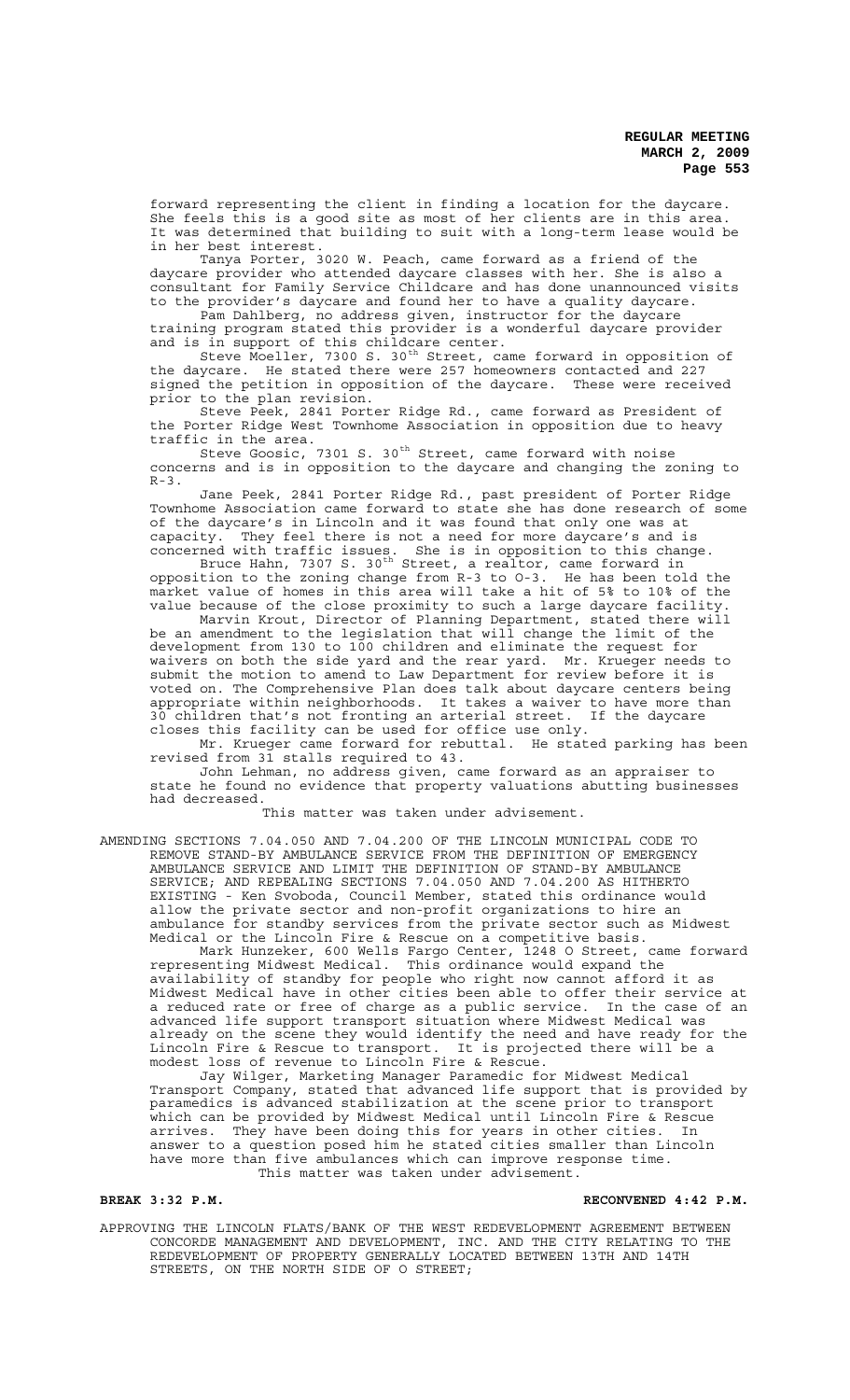AUTHORIZING THE ISSUANCE OF SERIES A AND SERIES B TAX ALLOCATION BONDS WITH A TOTAL NOT TO EXCEED  $$614,000.00$   $$764,000.00$  FOR THE CITY OF LINCOLN, LINCOLN FLATS/BANK OF THE WEST REDEVELOPMENT PROJECT;

APPROVING AMENDMENT NO. 1 TO THE UNIVERSITY SQUARE REDEVELOPMENT AGREEMENT BETWEEN CONCORDE MANAGEMENT AND DEVELOPMENT, INC., FOUNDATION FOR EDUCATION SERVICES, INC., UNIVERSITY TOWERS CONDOMINIUM ASSOCIATION, AND THE CITY RELATING TO THE PRIVATE SECTOR PARKING ARRANGEMENT AT THE UNIVERSITY SQUARE PARKING GARAGE AT 14TH AND O STREETS - David Landis, Director of Urban Development, stated the first floor will be finished for commercial space, then the creation of 24 condo units with 16 single one bedrooms and eight two bedrooms on the second to the fifth floor. Parking will be needed for the fulltime residents therefore the alteration of the redevelopment parking agreement for the University Square parking lot. The TIF money will be used for expanding the storm sewer since residential usage is considerably greater than commercial usage and will be used for a pedestrian alley which is an ingress/egress for the building and access to downtown as well. Paving and lights would be added and TIF will be used for facade enhancements. The condos will be purchased not rented. If the increment grows it would be supported by creating the Series B TIF bond which would be developer purchased. Series B bond is referred to as the "spill over TIF" which is TIF beyond what was anticipated for the increment underlying the TIF because of valuation changes. Series B bonds can be negotiated. The amount of \$614,000 does not include the \$150,000. The \$614,000 is what has been anticipated and tried to confirm this increment would be the Series A bond.

Lauren Wismer, Gilmore and Bell City's bond consultant, stated they would like to make one change in the ordinance where it states "monies would be allocated by the following priorities: next section" should read in Section 7.3 instead of saying "the following priorities" it should say "as specified in Section 7.4. $\bar{r}$  This ordinance permits the developer to purchase the bond, but also the third party is agreeable to both the developer and the City with provision of satisfactory documentation to be sure all the legal requirements are satisfied.

David Schmidt, 3727 Stockwell, Concorde Management and Development, came forward representing the redeveloper and are collaborating with Tallgrass Development as well on this project. Most of the improvements will be on the facade and the pedestrian alley way. There is one commercial suite that will be accessed directly from the alley. The residential condominiums will range from \$165,000 to \$285,000 and 900 square foot range to 1550 square foot. Some units could be ready for sale this summer. The alley is not the City's. This matter was taken under advisement.

ACCEPTING THE REPORT OF NEW AND PENDING CLAIMS AGAINST THE CITY AND APPROVING DISPOSITION OF CLAIMS SET FORTH FOR THE PERIOD OF FEBRUARY 1 - 15, 2009 City Clerk stated she was contacted by Tina Tafoya who was unable to attend this meeting and requested to have her claim be continued for public hearing and action to March 9, 2009.

Mike Rieder, came forward to dispute the denial of his claim of a snowplow breaking off the side mirror of his son's vehicle on 12/8/08 and to read a letter from John Cambridge at whose residence the accident occurred.

John Hendry, City Attorney, stated the police did not have a report of witnesses to this incident so the letter read from John Cambridge and the pictures he took will be considered. He was in agreement to hold this claim for one week to research this matter further.

#### This matter was taken under advisement.

DECLARING THE OFFICIAL INTENT OF THE CITY TO REIMBURSE CERTAIN EXPENSES IN CONNECTION WITH THE ACQUISITION, PURCHASE AND INSTALLATION OF LIGHT POLES FROM THE PROCEEDS OF CITY OF LINCOLN, NEBRASKA CERTIFICATES OF PARTICIPATION - Don Herz, Finance Director, came forward to state the City anticipates bringing a lease/purchase ordinance before the City Council to allow the lease/purchase of street lights and probably a computerated dispatch system for the 911 Center. It is just the street lights that need the reimbursement resolution, but there may be some cost before issuing some bonds.

Roger Figard, Public Works & Utilities and RTSD, verified that the lights on the A Street bridge were paid by RTSD, the State of Nebraska, and the Railroad. The Harris Overpass is a City management project which the RTSD also funded, but the funding for the lights were reimbursed to Public Works from the General Fund. This was also the funding process for the Big X overpass.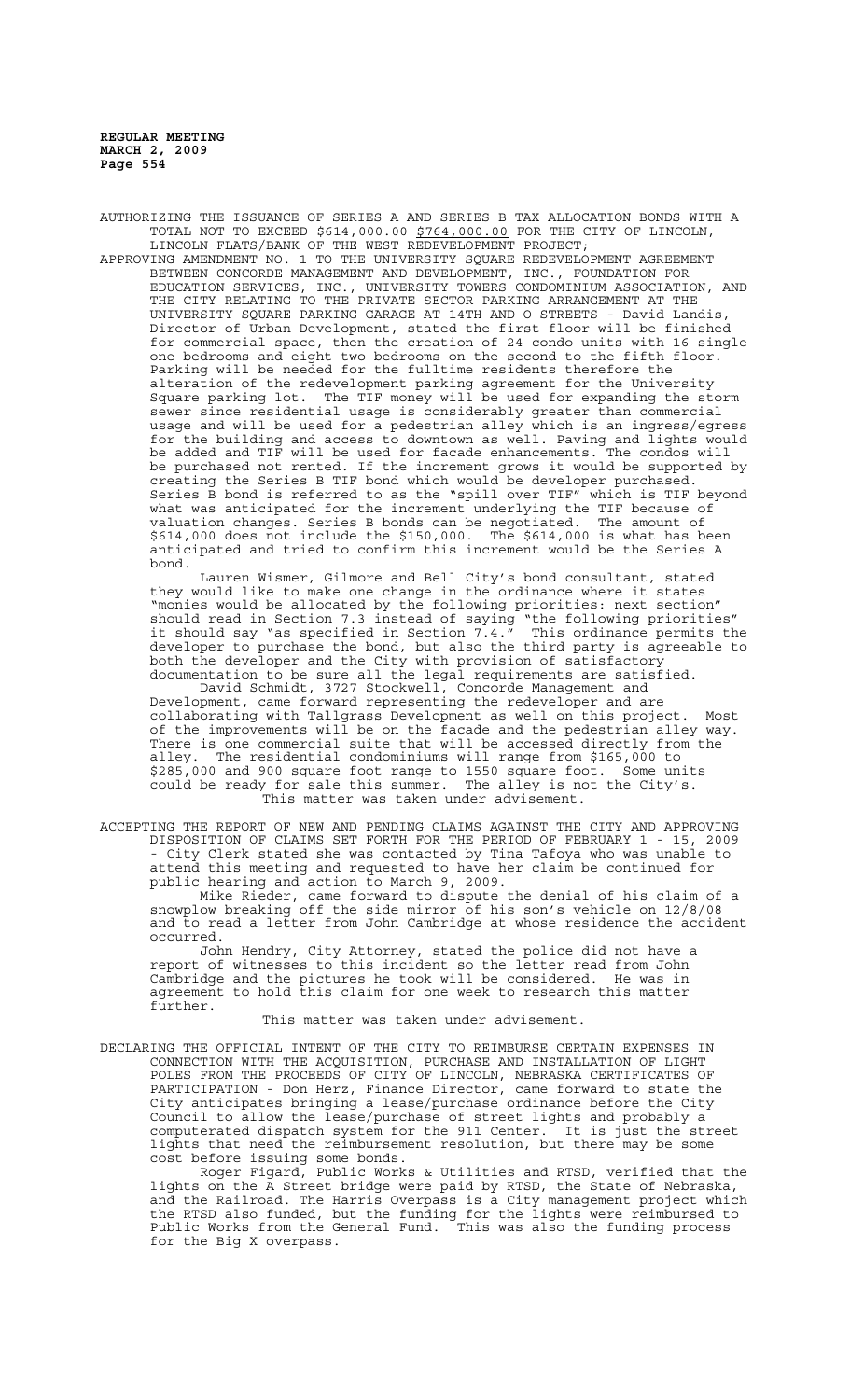Dan Marvin, Council Member, suggested reimbursement funding come from RTSD to cover the cost of lighting. Mr. Herz, stated they will have that discussion before the lease/purchase ordinance comes before Council. Lauren Wismer was available for questions. This matter was taken under advisement.

APPROVING THE ACQUISITION OF APPROXIMATELY 7.52 ACRES OF PROPERTY GENERALLY LOCATED SOUTH OF THE INTERSECTION OF SUTHERLAND STREET AND YANKEE HILL ROAD BY THE PARKS AND RECREATION DEPARTMENT FOR PUBLIC USE - Lynn Johnson, Director of Parks and Recreation Dept., came forward to propose acquiring 7.5 acres between the new alignment of Yankee Hill Road and  $91<sup>st</sup>$  Street and the northern boundary of Jensen Park. This will be replacement of land sold to Talent Plus and is part of the conversion to the Holmes Lake process. This has been approved by the Nebraska Game and Parks Commission and the National Parks Service. This matter was taken under advisement.

**\*\* END OF PUBLIC HEARING \*\***

#### **COUNCIL ACTION**

### **REPORTS OF CITY OFFICERS**

APPROVING THE CITY OF LINCOLN'S INVESTMENT ACTIVITY REPORT FROM THE CITY TREASURER FOR THE FOURTH QUARTER, FISCAL YEAR 2007-08 - CLERK read the following resolution, introduced by Dan Marvin, who moved its adoption:

A-85238 BE IT HEREBY RESOLVED BY THE CITY COUNCIL of the City of Lincoln, Nebraska:

That the Investment Activity report and attached list of investments be confirmed and approved, and the City Treasurer is hereby directed to hold said investments until maturity unless otherwise directed by the City Council.

Introduced by Dan Marvin Seconded by Emery & carried by the following vote: AYES: Camp, Cook, Emery, Eschliman, Marvin, Spatz, Svoboda; NAYS: None.

# **PETITIONS & COMMUNICATIONS**

SETTING THE HEARING DATE OF MONDAY, MARCH 16, 2009 AT 1:30 P.M. FOR APPLICATION OF NGUYEN'S CORP. DBA AMBIANCE NAIL SPA FOR A CLASS C LIQUOR LICENSE LOCATED AT 2755 JAMIE LANE #3 - CLERK read the following resolution, introduced by Dan Marvin, who moved its adoption:

A-85239 BE IT RESOLVED by the City Council, of the City of Lincoln, that a hearing date is hereby set for Monday, March 16, 2009 at 1:30 p.m. or as soon thereafter as possible in the City Council Chambers, County-City Building, 555 S. 10<sup>th</sup> St., Lincoln, NE, for Application of Nguyen's Corp. dba Ambiance Nail Spa for a Class C liquor license located at 2755 Jamie Lane #3.

If the Police Dept. is unable to complete the investigation by said time, a new hearing date will be set.

Introduced by Dan Marvin Seconded by Emery & carried by the following vote: AYES: Camp, Cook, Emery, Eschliman, Marvin, Spatz, Svoboda; NAYS: None.

SETTING THE HEARING DATE OF MONDAY, MARCH 16, 2009 AT 1:30 P.M. FOR APPLICATION OF DAU & NGUYEN PROPERTIES, INC. DBA SOUTH FAST BREAK FOR A CLASS B LIQUOR LICENSE LOCATED AT 1648 SOUTH STREET - CLERK read the following resolution, introduced by Dan Marvin, who moved its adoption: A-85240 BE IT RESOLVED by the City Council, of the City of Lincoln, that a hearing date is hereby set for Monday, March 16, 2009 at 1:30 p.m. or as

soon thereafter as possible in the City Council Chambers, County-City Building, 555 S. 10<sup>th</sup> St., Lincoln, NE, for Application of Dau & Nguyen Properties, LLC dba South Fast Break for a Class B liquor license located at 1648 South Street.

If the Police Dept. is unable to complete the investigation by said time, a new hearing date will be set.

Introduced by Dan Marvin Seconded by Emery & carried by the following vote: AYES: Camp, Cook, Emery, Eschliman, Marvin, Spatz, Svoboda; NAYS: None.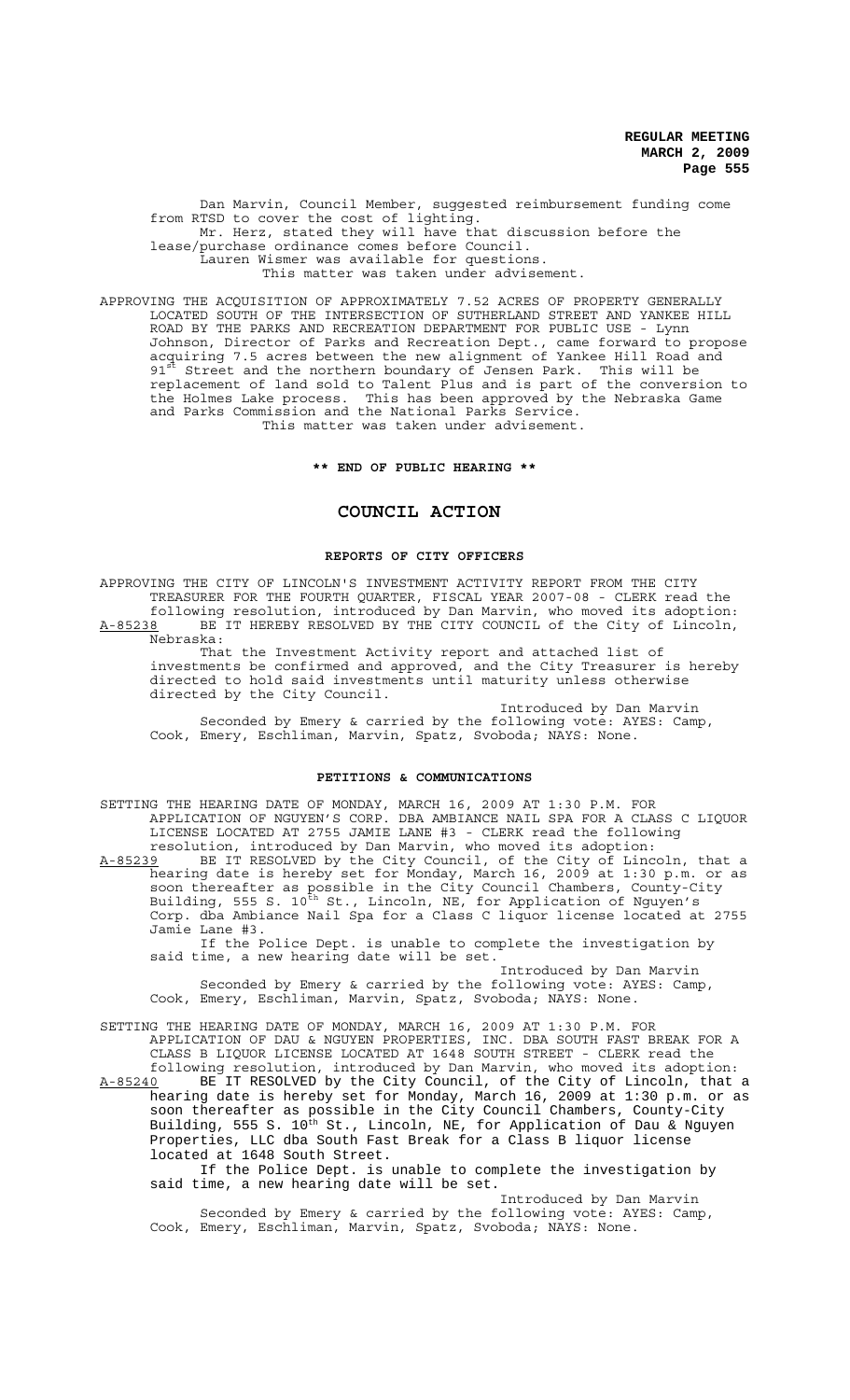SETTING THE HEARING DATE OF MONDAY, MARCH 16, 2009 AT 1:30 P.M FOR APPLICATION OF ROBERT STARK DBA THE VILLE GRILLE FOR A CLASS C LIQUOR LICENSE LOCATED AT 2701 N. 48 $^{TH}$  STREET, STE. 4 - CLERK read the following resolution, introduced by Dan Marvin, who moved its adoption:

A-85241 BE IT RESOLVED by the City Council, of the City of Lincoln, that a hearing date is hereby set for Monday, March 16, 2009 at 1:30 p.m. or as soon thereafter as possible in the City Council Chambers, County-City Building, 555 S. 10<sup>th</sup> St., Lincoln, NE, for Application of Robert Stark dba The Ville Grille for a Class C liquor license located at 2701 N. 48th Street, Ste. 4.

If the Police Dept. is unable to complete the investigation by said time, a new hearing date will be set.

Introduced by Dan Marvin Seconded by Emery & carried by the following vote: AYES: Camp, Cook, Emery, Eschliman, Marvin, Spatz, Svoboda; NAYS: None.

INFORMAL PETITION FOR THE CREATION OF FIVE SPECIAL ASSESSMENT DISTRICTS FOR INSTALLATION OF WATER LINES AND ONE SPECIAL ASSESSMENT DISTRICT FOR INSTALLATION OF SANITARY SEWER LINES EAST OF NORTH 56<sup>TH</sup> STREET, FROM SALT CREEK TO I-80 SUBMITTED BY MARK HUNZEKER - CLERK presented said petition which was referred to the Public Works & Utilities Department.

**MISCELLANEOUS REFERRALS - NONE**

#### **LIQUOR RESOLUTIONS - NONE**

# **ORDINANCES - 2ND READING & RELATED RESOLUTIONS (as required)**

AMENDING CHAPTER 23.10 OF THE LINCOLN MUNICIPAL CODE, THE LINCOLN ELECTRICAL CODE, BY AMENDING SECTION 23.10.010 TO ADOPT THE 2008 EDITION OF THE NATIONAL ELECTRICAL CODE; AMENDING SECTION 23.10.140 RELATING TO ELECTRICAL PERMITS TO ALLOW FOR ROUTINE MAINTENANCE WITHOUT A PERMIT; AMENDING SECTION 23.10.160 RELATING TO INSTALLATION BY HOMEOWNER FOR BRANCH CIRCUIT AND FEEDER WIRING; AMENDING SECTION 23.10.190 RELATING TO REQUESTS FOR INSPECTIONS BY HOMEOWNERS; AMENDING SECTION 23.10.290 RELATING TO WIRING METHODS REQUIRING SEPARATE CONDUCTORS FOR GROUNDING, PVC COATING FOR METALLIC RACEWAYS, AND INSTALLATION OF ALTERNATE ENERGY SOURCES; AMENDING SECTION 23.10.300 RELATING TO SERVICE DISCONNECTIONS AND METERING REQUIREMENTS; AND REPEALING IN THEIR ENTIRETY, SECTIONS 23.10.310, 23.10.312, 23.10.320, 23.10.323, 23.10.324, 23.10.327, 23.10.329, 23.10.330, 23.10.331, 23.10.332, 23.10.333, 23.10.335, 23.10.337, 23.10.340, 23.10.345, 23.10.347, 23.10.350, 23.10.351, 23.10,353, 23.10.355, 23.10.380, 23.10.385, 23.10.390, 23.10.393, 23.10.395, 23.10.400, 23.10.402, 23.10.410, 23.10.417, 23.10.420, 23.10.425, 23.10.430, 23.10.440, 23.10.457, 23.10.458, 23.10.459, 23.10.460, 23.10.470, 23.10.475, 23.10.480, 23.10.490, 23.10.495, 23.10.500 TO DELETE SPECIFIC SECTIONS OF THE 2002 NATIONAL ELECTRICAL CODE PREVIOUSLY AMENDED OR DELETED IN THE LINCOLN ELECTRICAL CODE; AMENDING SECTION 23.10.510 RELATING TO CODE COORDINATION WITH THE INTERNATIONAL CODES; AND REPEALING SECTION 23.10.010, 23.10.140, 23.10.160, 23.10.190, 23.10.290, 23.10.300, AND 23.10.510 OF THE LINCOLN MUNICIPAL CODE AS HITHERTO EXISTING - Clerk read an ordinance, introduced by Doug Emery, amending Chapter 23.10 of the Lincoln Municipal Code, the Lincoln Electrical Code, by amending Section 23.10.010 to adopt the 2008 Edition of the National Electrical Code; amending Section 23.10.140 relating to electrical permits to allow for routine maintenance without a permit; amending Section 23.10.160 relating to installation by homeowner for branch circuit and feeder wiring; amending Section 23.10.190 relating to requests for inspections by homeowners; amending Section 23.10.290 relating to wiring methods requiring separate conductors for grounding, PVC coating for metallic raceways, and installation of alternate energy sources; amending Section 23.10.300 relating to service disconnections and metering requirements; and repealing in their entirety, Sections 23.10.310, 23.10.312, 23.10.320, 23.10.323, 23.10.324, 23.10.327, 23.10.329, 23.10.330, 23.10.331, 23.10.332, 23.10.333, 23.10.335, 23.10.337, 23.10.340, 23.10.345, 23.10.347, 23.10.350, 23.10.351, 23.10,353, 23.10.355, 23.10.380, 23.10.385, 23.10.390, 23.10.393, 23.10.395, 23.10.400, 23.10.402, 23.10.410, 23.10.417, 23.10.420, 23.10.425, 23.10.430, 23.10.440, 23.10.457, 23.10.458, 23.10.459, 23.10.460, 23.10.470, 23.10.475, 23.10.480, 23.10.490, 23.10.495, 23.10.500 to delete specific sections of the 2002 National Electrical Code previously amended or deleted in the Lincoln Electrical Code; amending Section 23.10.510 relating to code coordination with the international Codes; and repealing Section 23.10.010, 23.10.140, 23.10.160, 23.10.190, 23.10.290, 23.10.300, and 23.10.510 of the Lincoln Municipal Code as hitherto existing, the second time.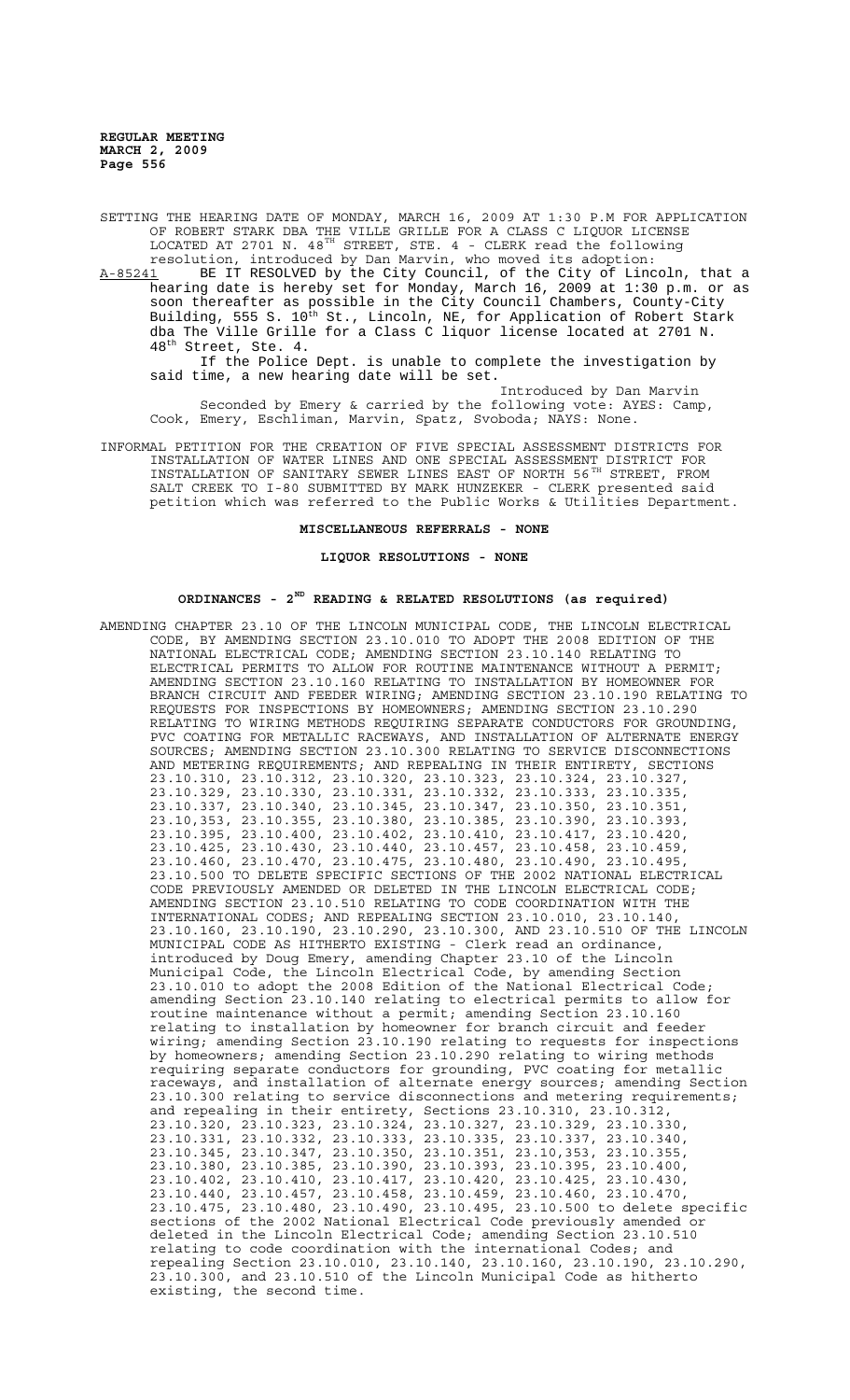- VACATION 08011 VACATING SOUTHBOUND TALLGRASS PARKWAY FROM THE NORTH RIGHT-OF-WAY LINE OF ASTER ROAD NORTH TO THE END OF THE RIGHT-OF-WAY AND PENROSE DRIVE FROM THE WEST RIGHT-OF-WAY LINE OF NORTHBOUND TALLGRASS PARKWAY WEST TO THE END OF THE RIGHT-OF-WAY, RETAINING TITLE THERETO, AND AUTHORIZING THE EXCHANGE THEREOF TO NEBCO FOR NEW RIGHT-OF-WAY BEING DEDICATED FOR THE NEW ALIGNMENT OF TALLGRASS PARKWAY AND PENROSE DRIVE CLERK read an ordinance, introduced by Doug Emery, vacating southbound Tallgrass Parkway from the north right-of-way line of Aster Road north to the end of the right-of-way for southbound Tallgrass Parkway and vacating Penrose Drive from the west right-of-way line of northbound Tallgrass Parkway west to the end of the right-of-way for Penrose Drive, and retaining title thereto, all in Fallbrook 18th Addition, Lincoln, Lancaster County, Nebraska, the second time.
- VACATION 05007 VACATING A PORTION OF STOCKWELL STREET WEST OF SOUTH 52ND STREET WITHIN THE UNION COLLEGE CAMPUS, RETAINING TITLE THERETO, AND AUTHORIZING THE SALE THEREOF TO UNION COLLEGE - CLERK read an ordinance, introduced by Doug Emery, vacating Stockwell Street west of South 52nd Street within the Union College Campus, and retaining title thereto in the City of Lincoln, Lancaster County, Nebraska, the second time.
- STREET NAME CHANGE 09001 RENAMING WEST STANTON STREET WEST OF N.W.  $48^{TH}$ STREET AS MIKE SCHOLL STREET - CLERK read an ordinance, introduced by Doug Emery, changing the name of "West Stanton Street" located west of N.W. 48th Street to "Mike Scholl Street", as recommended by the Street Name Committee, the second time.
- CHANGE OF ZONE 08073 APPLICATION OF SOUTH RIDGE VILLAGE, LLC, FOR A CHANGE OF ZONE FROM R-3 RESIDENTIAL DISTRICT TO O-3 OFFICE PARK DISTRICT ON PROPERTY GENERALLY LOCATED AT SOUTH 29TH STREET AND PORTER RIDGE ROAD. (RELATED ITEMS: 09-30, 09R-28, 09R-29) - CLERK read an ordinance, introduced by Doug Emery, amending the Lincoln Zoning District Maps adopted by reference and made a part of Title 27 of the Lincoln Municipal Code, pursuant to Section 27.05.020 of the Lincoln Municipal Code, by changing the boundaries of the districts established and shown thereon, the second time.
- SPECIAL PERMIT 08052 APPLICATION OF SOUTH RIDGE VILLAGE, LLC, TO DEVELOP AN EARLY CHILDHOOD CARE FACILITY FOR 130 CHILDREN WITH A REQUEST TO WAIVE THE REQUIREMENT TO BE LOCATED ON AN ARTERIAL STREET, GENERALLY LOCATED AT SOUTH 29TH STREET AND PORTER RIDGE ROAD. (RELATED ITEMS: 09-30, 09R-28, 09R-29) (ACTION DATE: 3/9/09)
- USE PERMIT 100B APPLICATION OF SOUTH RIDGE VILLAGE, LLC, TO EXPAND THE SOUTH RIDGE VILLAGE USE PERMIT ON PROPERTY GENERALLY LOCATED AT SOUTH 29TH STREET AND PORTER RIDGE ROAD. (RELATED ITEMS: 09-30, 09R-28, 09R-29) (ACTION DATE: 3/9/09)
- AMENDING SECTIONS 7.04.050 AND 7.04.200 OF THE LINCOLN MUNICIPAL CODE TO REMOVE STAND-BY AMBULANCE SERVICE FROM THE DEFINITION OF EMERGENCY AMBULANCE SERVICE AND LIMIT THE DEFINITION OF STAND-BY AMBULANCE SERVICE; AND REPEALING SECTIONS 7.04.050 AND 7.04.200 AS HITHERTO EXISTING - CLERK read an ordinance, introduced by Doug Emery, amending Sections 7.04.050 and 7.04.200 of the Lincoln Municipal Code to remove Stand-by Ambulance Service and limit the definition of Stand-by Ambulance Service; and repealing Section 7.04.050 and 7.04.200 of the Lincoln Municipal Code as hitherto existing, the second time.
- APPROVING THE LINCOLN FLATS/BANK OF THE WEST REDEVELOPMENT AGREEMENT BETWEEN CONCORDE MANAGEMENT AND DEVELOPMENT, INC. AND THE CITY RELATING TO THE REDEVELOPMENT OF PROPERTY GENERALLY LOCATED BETWEEN 13TH AND 14TH STREETS, ON THE NORTH SIDE OF O STREET.(RELATED ITEMS: 09R-32, 09-32, 09R-33) (ACTION DATE: 3/9/09)
- AUTHORIZING THE ISSUANCE OF SERIES A AND SERIES B TAX ALLOCATION BONDS WITH A TOTAL NOT TO EXCEED  $$614,000.00$   $$764,000.00$  FOR THE CITY OF LINCOLN, LINCOLN FLATS/BANK OF THE WEST REDEVELOPMENT PROJECT. (RELATED ITEMS: 09R-32, 09-32, 09R-33) - CLERK read an ordinance, introduced by Doug Emery, Authorizing and providing for the issuance of City of Lincoln, Nebraska Taxable Tax Allocation Bonds in one or more series, in a principal amount not to exceed \$764,000 for the purpose of (1) Paying the costs of acquiring, purchasing, constructing, reconstructing, improving, extending, rehabilitating, installing, equipping, furnishing and completing certain public improvements within the City's Lincoln Flats/Bank of the West Redevelopment Project Area, including acquiring any real estate and/or interests in real estate in connection therewith, (2) Making a deposit into such accounts as may be established in the Reserve Account established in the Special Fund and (3) Paying the costs of issuance thereof; prescribing the form and certain details of the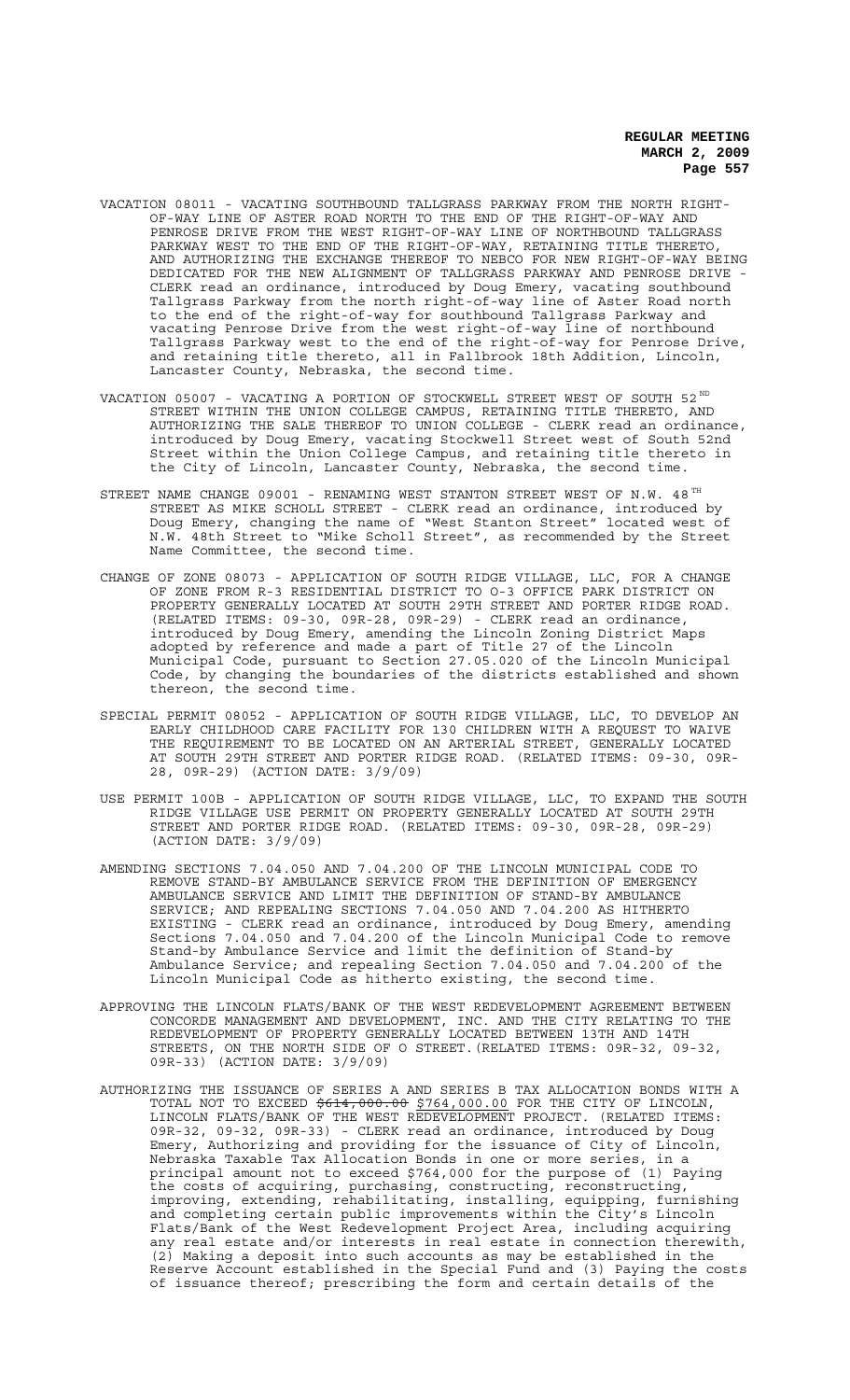bond; pledging certain tax revenue and other revenue to the payment of the principal of and interest on the bond as the same become due; limiting payment of the bonds to such tax revenues; creating and establishing funds and accounts; authorizing the sale of the bonds; delegating, authorizing and directing the Finance Director to exercise his independent discretion and judgment in determining and finalizing certain terms and provisions of the bond not specified herein; providing for the application of the proceeds of the bonds; providing for the payment of the principal of and interest on the bonds; taking other actions and making other covenants and agreements in connection with the foregoing; and related matters, the second time.

APPROVING AMENDMENT NO. 1 TO THE UNIVERSITY SQUARE REDEVELOPMENT AGREEMENT BETWEEN CONCORDE MANAGEMENT AND DEVELOPMENT, INC., FOUNDATION FOR EDUCATION SERVICES, INC., UNIVERSITY TOWERS CONDOMINIUM ASSOCIATION, AND THE CITY RELATING TO THE PRIVATE SECTOR PARKING ARRANGEMENT AT THE UNIVERSITY SQUARE PARKING GARAGE AT 14TH AND O STREETS. (RELATED ITEMS: 09R-32, 09-32, 09R-33) (ACTION DATE: 3/9/09)

## **PUBLIC HEARING RESOLUTIONS**

ACCEPTING THE REPORT OF NEW AND PENDING CLAIMS AGAINST THE CITY AND APPROVING DISPOSITION OF CLAIMS SET FORTH FOR THE PERIOD OF FEBRUARY 1 - 15, 2009 PRIOR to reading: EMERY Moved to delay action & continue public hearing for one week on claims of Tina Tafoya and Michael Reeder. Seconded by Svoboda. MARVIN Moved to make a friendly amendment to split the question.

EMERY Moved to delay action on Tina Tafoya claim of Bill No. 09R-30 for one week to March 9, 2009.

Seconded by Svoboda & carried by the following vote: AYES: Camp, Emery, Eschliman, Svoboda; NAYS: Cook, Marvin, Spatz.

EMERY Moved to delay action on Michael Reeder claim of Bill No. 09R-30 for one week to March 9, 2009.

Seconded by Svoboda & carried by the following vote: AYES: Camp, Cook, Emery, Eschliman, Marvin, Svoboda; NAYS: Spatz.

CLERK Read the following resolution, introduced by Doug Emery, who moved its adoption:<br>A-85242 BE IT R

BE IT RESOLVED by the City Council of the City of Lincoln, <u>=</u><br>Nebraska:

That the claims listed in the attached report, marked as Exhibit "A", dated February 17, 2009, of various new and pending tort claims filed against the City of Lincoln with the Office of the City Attorney or the Office of the City Clerk, as well as claims which have been disposed of, are hereby received as required by Neb. Rev. Stat. § 13-905 (Reissue 1997). The dispositions of claims by the Office of the City Attorney, as shown by the attached report, are hereby approved:<br>DENIED ALLOWED/SETTLED ALLOWED/SETTLED

| <del>Tina Tafoya</del> | <del>\$500,000.00</del> | USAA Insurance                  |            |
|------------------------|-------------------------|---------------------------------|------------|
| Michael W. Reeder      | 246.72                  | (Claim No. 8506654-7101-3-8508) | \$2,894.75 |
| Damon Gruber           | 297.95                  | Larry Stoll                     | 478.79     |
| Steven Vasquez         | 240.00                  | Elizabeth A. Olson-Jones        | 550.00     |
| Roger Winkelhake       | 108.84                  | Nadine & Bill Wiley             | 200.00     |
| Teresa Baird           | 48.11                   | Beau & Keri Daffer              | 1,651.46   |
| Anica & Jeff Brown     | 322.61                  | Ron Coniglio                    | 545.82     |
| Michael J. Rust        | 18.16                   | Jessica McAdams                 | 120.00     |
| Jeffrey A. Sheppard    | 35.00                   |                                 |            |

The City Attorney is hereby directed to mail to the various claimants listed herein a copy of this resolution which shows the final disposition of their claim.

Introduced by Doug Emery Seconded by Svoboda & carried by the following vote: AYES: Camp, Cook, Emery, Eschliman, Marvin, Spatz, Svoboda; NAYS: None.

DECLARING THE OFFICIAL INTENT OF THE CITY TO REIMBURSE CERTAIN EXPENSES IN CONNECTION WITH THE ACQUISITION, PURCHASE AND INSTALLATION OF LIGHT POLES FROM THE PROCEEDS OF CITY OF LINCOLN, NEBRASKA CERTIFICATES OF PARTICIPATION - CLERK read the following resolution, introduced by Doug Emery, who moved its adoption:

A-85243 A RESOLUTION DECLARING THE OFFICIAL INTENT OF THE CITY OF LINCOLN, NEBRASKA TO REIMBURSE CERTAIN EXPENSES IN CONNECTION WITH THE ACQUISITION, PURCHASE AND INSTALLATION OF LIGHT POLES AND RELATED EQUIPMENT FROM THE PROCEEDS OF CITY OF LINCOLN, NEBRASKA CERTIFICATES OF PARTICIPATION

BE IT RESOLVED by the Council (the "Council") of the City of Lincoln, Nebraska (the "City") as follows: Section 1. Findings.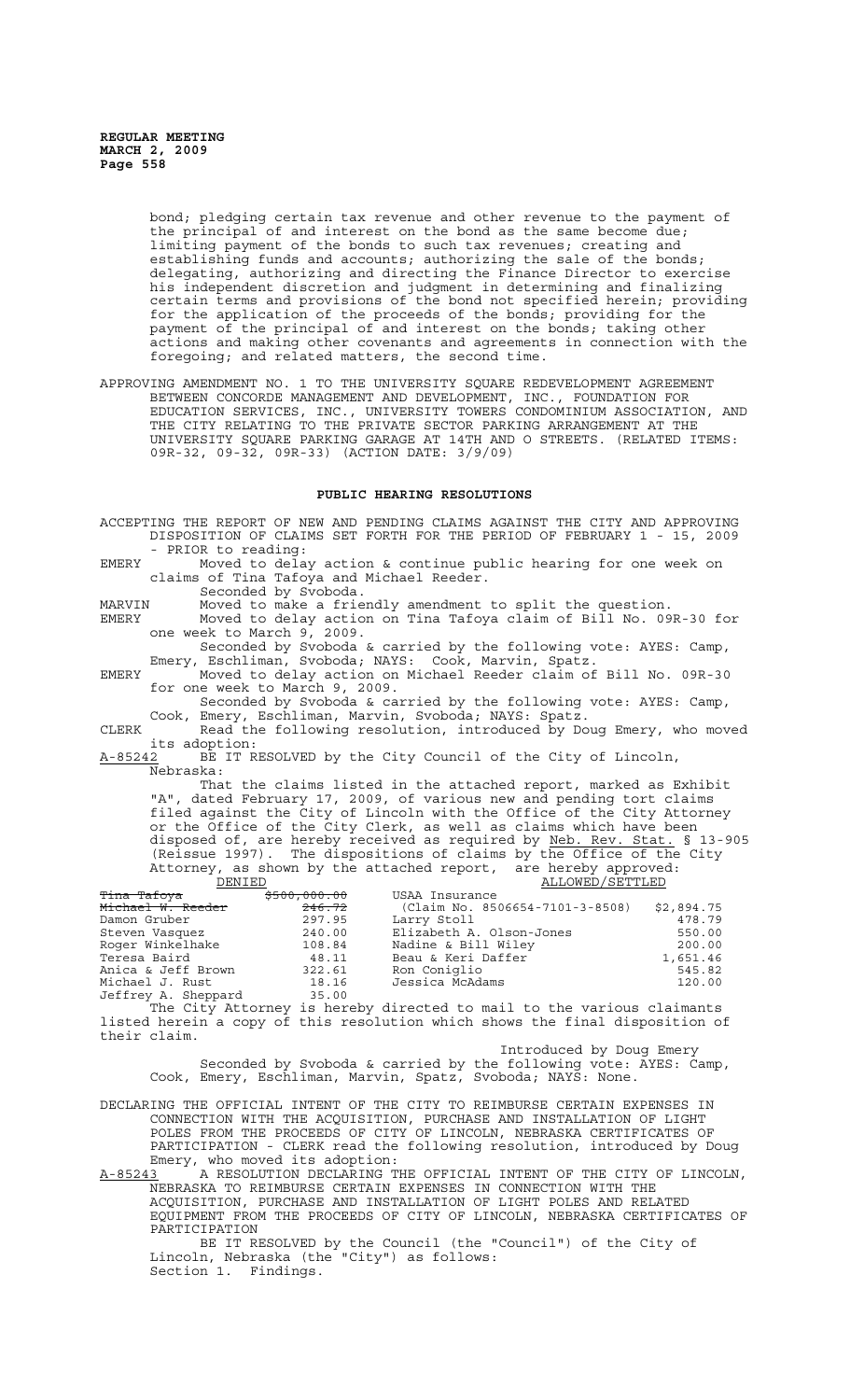(a) The City has begun the acquisition and installation of light poles and related equipment (the "Project") in the current fiscal year for the lighting of streets to provide for the health, safety and welfare of its residents.<br>(b) Pursuant to S

Pursuant to Section 15-201.02, Reissue Revised Statutes of Nebraska, as amended ("Section 15-201.02"), the City is authorized to enter into installment contracts for the purchase of personal property, which contracts need not be restricted to a single year and may provide for the purchase of the property in installment payments to be paid over more than one fiscal year.

(c) The City anticipates entering into a lease-purchase agreement (the "Lease Agreement") pursuant to its authority under Section 15-201.02 in connection with the Project to finance all or a portion of the costs of the Project through issuance, sale and delivery of Certificates of Participation in the Lease Agreement (the "COPs").

(d) The City anticipates incurring a portion of the costs of the Project prior to the issuance of the COPs and desires to preserve its ability to reimburse such costs under the provisions of the Internal Revenue Code of 1986, as amended (the "Code"), and the applicable regulations thereunder (the "Regulations").

(e) The Regulations govern the City's use of proceeds derived from the sale of the COPs to reimburse "original expenditures" made by the City prior to the authorization of the COPs. Specifically, the Code requires the City to declare its official intent to reimburse original expenditures made in furtherance of the Project not later than 60 days after payment of such original expenditures. The Code requires that tax-exempt obligations be issued, and a reimbursement allocation be made, from the proceeds of those obligations within 18-months after the later of the date the original expenditure is paid or the Project is placed in service or abandoned, but in no event more than three (3) years after the date the expenditure is paid.

(f) It is necessary, desirable, advisable and in the best interests of the City that the requirements of the Regulations be satisfied to preserve the ability of the City to reimburse costs of the Project made by the City from and after the date of the passage and adoption of this Resolution from the proceeds of the COPs. **Section 2. Declaration of Intent and Related Matters.**

(a) In accordance with the provisions of this Resolution and Section 1.150-2 of the Regulations, the Council hereby declares the official intent of the City to reimburse all or part of the costs of the Project through the execution and delivery of the Lease Agreement and the issuance of the COPs in connection therewith, the interest portion of which will be excludable from gross income for federal income tax purposes under Section 103 of the Internal Revenue Code of 1986, as amended. Prior to the execution and delivery of the Lease Agreement and the issuance of the COPs, the City is authorized to advance moneys in an amount not to exceed \$2,000,000 for the purposes hereinbefore described.

(b) Except for (i) expenditures to be paid or reimbursed from sources other than the COPs, (ii) "de minimus expenditures" defined under Section 1.150-2(f)(1) of the Regulations, and (iii) "preliminary expenditures" defined under Section 1.150-2(f)(2) of the Regulations, no expenditures made in furtherance of the Project have been paid by the City more than 60 days prior to the adoption of this Resolution.<br>(c) Payments under the Lease Agreement constituting debt

Payments under the Lease Agreement constituting debt service on the COPs will be paid from the City's General Fund.

(d) The COPs will be issued in the amount, and upon the terms and conditions agreed to between or among the City, the lessor under the Lease Agreement and the purchaser(s) of the COPs, as authorized by the Council at a meeting held for such purpose.

(e) As of the date of this Resolution, there are no funds of the City reserved, allocated on a long-term basis or otherwise set aside (or reasonably expected to be reserved, allocated on a long-term basis or otherwise set aside) to provide permanent financing for the expenditures related to the Project, other than the contemplated issuance of the COPs.

# **Section 3. Authorizations.**

(a) The Finance Director and the City Controller (each an "Authorized Officer") are hereby authorized to take any further action that is necessary to preserve the ability of the City to reimburse original expenditures made in furtherance of the Project from and after the date of the passage and adoption of this Resolution from the proceeds of the COPs.

(b) The Authorized Officers be, and each of them hereby is, authorized to execute on behalf of the City and to deliver any and all other instruments and documents including, but not limited to, such certificates or instruments as may be required under the terms of this Resolution necessary to be executed and delivered in connection with this Resolution and the approvals made hereby.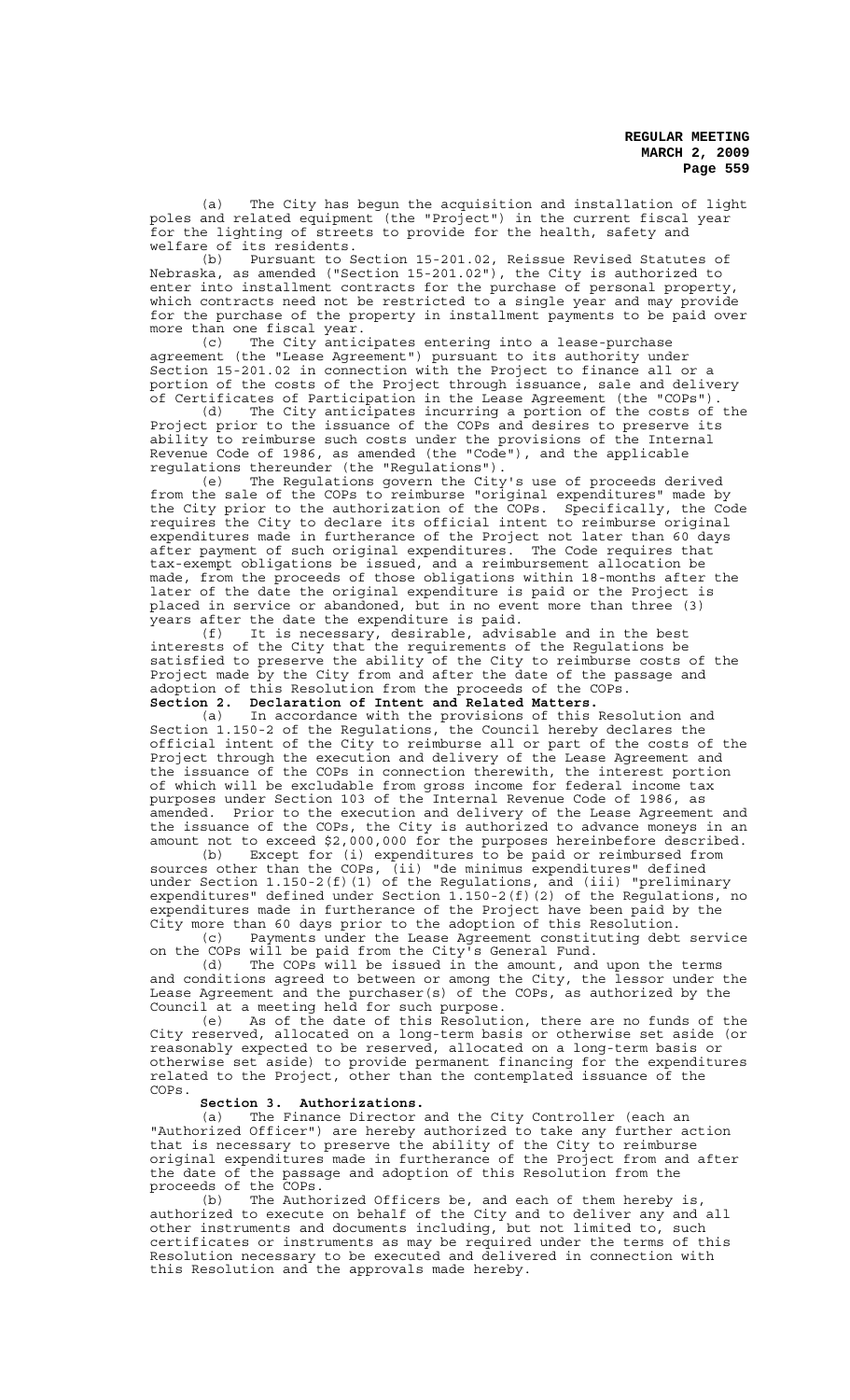(c) An Authorized Officer shall be responsible for making the "reimbursement allocations" described in Section 1.150-2 of the Regulations by transferring the appropriate amount of COPs proceeds to the City accounts used to temporarily finance some or all of the Project. Each allocation must be evidenced by an entry on the official books of the City maintained for the Project and must specifically identify the original expenditure being reimbursed.

**Section 4. Ratification.** All acts and deeds heretofore done by any officer, employee or agent of the City, on behalf of the City, to preserve the City's ability to reimburse expenditures made in furtherance of the Project with the proceeds of the COPs are hereby ratified, confirmed and approved.

**Section 5. Effective Dates.** This Resolution will be in full force and effect from and after its passage and adoption by the Council and approval by the Mayor.

**Section 6. Conflicting Resolutions Repealed.** All resolutions of the Council, or parts thereof, in conflict with the provisions of this Resolution are, to the extent of such conflict, hereby repealed. Introduced by Doug Emery

Seconded by Svoboda & carried by the following vote: AYES: Camp, Emery, Eschliman, Marvin, Spatz, Svoboda; NAYS: Cook.

ACCEPTING AND APPROVING A CONTRACT BETWEEN THE CITY AND PREMIER CATERING TO PROVIDE CATERING SERVICES FOR THE LINCOLN-LANCASTER COUNTY HEALTH DEPARTMENT'S ANNUAL MEETING AND AWARDS CEREMONY ON APRIL 17, 2009 CLERK read the following resolution, introduced by Doug Emery, who moved

its adoption:<br>A-85244 WHEREAS A-85244 WHEREAS, the City of Lincoln desires to issue a purchase order for Premier Catering to provide catering services for the Lincoln-Lancaster County Health Department's Annual Meeting and Awards Ceremony on April 17, 2009; and

WHEREAS, the City's Purchasing Agent issued a request for bids, two bids were received, and Premier Catering was selected as the vendor who could provide all the requested services at the lowest responsible bid; said bid is attached hereto as Attachment "A"; and

WHEREAS, Tony Messineo is a member of the Lincoln-Lancaster County Board of Health and he and/or his family has a significant financial interest in Premier Catering; and

WHEREAS, pursuant to Lincoln Municipal Code § 2.54.030 any officer or employee, as defined in § 2.54.020, shall make known such interest by filing a sworn disclosure statement with the City Clerk; a copy of said disclosure statement is attached thereto as Attachment "B"; and disclosure statement is attached thereto as Attachment "B"; and WHEREAS, Lincoln Municipal Code § 2.54.040 provides that no

contract entered into with the interested officer or employee, as defined in § 2.54.020, will be valid unless approved by resolution of the City Council.

NOW, THEREFORE, BE IT RESOLVED by the City Council of the City of Lincoln, Nebraska:

That the bid of Premier Catering to provide catering services for the Lincoln-Lancaster County Health Department's Annual Meeting and Awards Ceremony on April 17, 2009 which is attached hereto as Attachment "A" is hereby accepted and approved and the Purchasing Agent is authorized to purchase the same on behalf of the City.

The City Clerk is directed to return one fully executed copy of this resolution and the Contract to the Purchasing Department and the Lincoln-Lancaster County Health Department for transmittal to Premier Catering.

Introduced by Doug Emery

Seconded by Svoboda & carried by the following vote: AYES: Camp, Cook, Eschliman, Spatz, Svoboda; NAYS: Emery, Marvin.

APPROVING THE ACQUISITION OF APPROXIMATELY 7.52 ACRES OF PROPERTY GENERALLY LOCATED SOUTH OF THE INTERSECTION OF SUTHERLAND STREET AND YANKEE HILL ROAD BY THE PARKS AND RECREATION DEPARTMENT FOR PUBLIC USE - CLERK read the following resolution, introduced by Doug Emery, who moved its

adoption:<br>A-85245 A R A-85245 A RESOLUTION authorizing the City of Lincoln Parks and Recreation Department to purchase for public use 7.52 acres of property generally located south of the intersection of Sutherland Street and Yankee Hill Road and legally described as Lot 119 I.T., located in the Southwest Quarter of Section 23, Township 9 North, Range 7 East of the 6th P.M., Lancaster County, Nebraska.

WHEREAS, said property is located adjacent to the northern boundary of an area of land consisting of approximately 190 acres owned by the City of Lincoln and identified in the Comprehensive Plan for future development as a regional park (Jensen Park) located near South 91st Street and Yankee Hill Road; and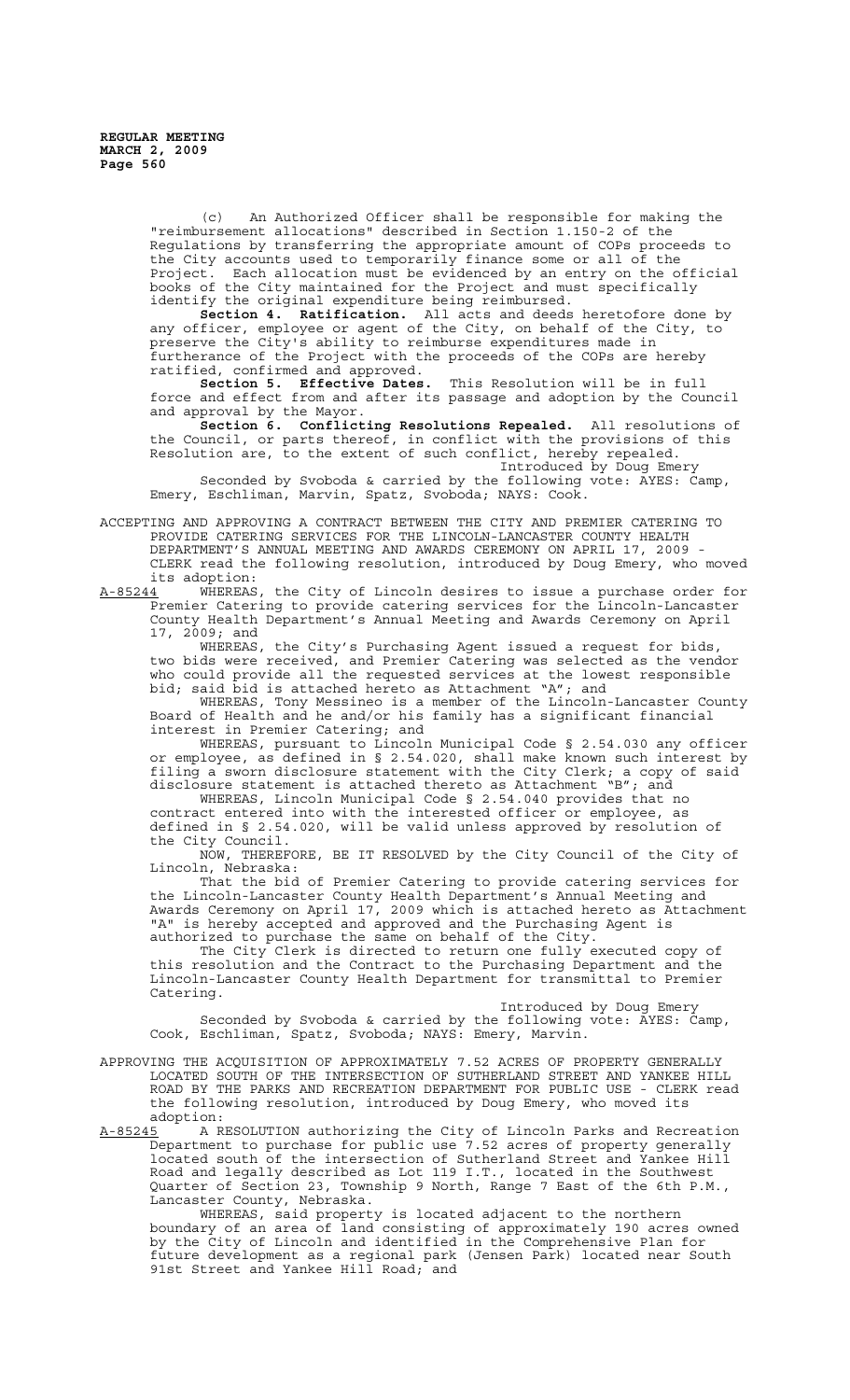WHEREAS, in 2007 the City Council authorized the sale of 1.32 acres of land at Holmes Golf Course subject to provisions of the Federal Land and Water Conservation Fund Program; and

WHEREAS, under the Federal Land and Water Conservation Fund Program the City must replace such park property on a value-to-value

basis; and<br>WHEREAS, WHEREAS, the subject property is appraised at a value similar to the Holmes Golf Course property; and

WHEREAS, on February 11, 2009 the Planning Commission found the proposed acquisition of property for public use to be in conformance with the Comprehensive Plan.

NOW, THEREFORE, BE IT RESOLVED by the City Council of the City of Lincoln, Nebraska:

That the purchase of 7.52 acres of property generally located south of the intersection of Sutherland Street and Yankee Hill Road and legally described above, for use by the City of Lincoln Parks and Recreation Department for public use, is hereby approved.

Introduced by Doug Emery Seconded by Svoboda & carried by the following vote: AYES: Camp, Cook, Emery, Eschliman, Marvin, Spatz, Svoboda; NAYS: None.

## **ORDINANCE - 1ST READING & RELATED RESOLUTIONS (AS REQUIRED)**

CHANGE OF ZONE 08072 – AMENDING TITLE 27 OF THE LINCOLN MUNICIPAL CODE RELATING TO ZONING BY AMENDING SECTION 27.07.040, 27.09.040 AND 27.49.040 TO ADD EXCAVATION AND STONE MILLING AS A PERMITTED SPECIAL USE IN THE AG, AGR, AND I-2 ZONING DISTRICTS, RESPECTIVELY; BY AMENDING SECTION 27.63.160 TO ALLOW EXCAVATION AND STONE MILLING TO BE APPROVED BY SPECIAL PERMIT IN THE AG, AGR, R-3, B-2, H-2, H-3, H-4, AND I-2 ZONING DISTRICTS AND TO PROVIDE CONDITIONS GOVERNING SAID USE; AMENDING SECTIONS 27.15.040, 27.31.050, 27.35.020, 27.41.040, 27.43.040, 27.45.030, 27.47.030, AND 27.51.030 TO PROVIDE CONSISTENCY IN THE TERMINOLOGY USED IN EACH SECTION RELATING TO EXCAVATION AND STONE MILLING; BY REPEALING SECTIONS 27.63.310 AND 27.63.360 IN THEIR ENTIRETY; AND REPEALING SECTIONS 27.07.040, 27.09.040, 27.15.040, 27.31.050, 27.35.020, 27.41.040, 27.43.040, 27.45.030, 27.47.030, 27.49.040, 27.51.030, AND 27.63.160 OF THE LINCOLN MUNICIPAL CODE - CLERK read an ordinance, introduced by Dan Marvin, an Ordinance amending Title 27 of the Lincoln Municipal Code relating to zoning by amending Section 27.07.040, 27.09.040 and 27.49.040 to add excavation and stone milling as a permitted special use in the AG, AGR, and I-2 zoning districts, respectively; by amending Section 27.63.160 to allow excavation and stone milling to be approved by special permit in the AG, AGR, R-3, B-2, H-2, H-3, H-4, and I-2 zoning districts and to provide conditions governing said use; amending Sections 27.15.040, 27.31.050, 27.35.020, 27.41.040, 27.43.040, 27.45.030, 27.47.030, and 27.51.030 to provide consistency in the terminology used in each section relating to excavation and stone milling; by repealing Sections 27.63.310 and 27.63.360 in their entirety; and repealing Sections 27.07.040, 27.09.040, 27.15.040, 27.31.050, 27.35.020, 27.41.040, 27.43.040, 27.45.030, 27.47.030, 27.49.040, 27.51.030, and 27.63.160 of the Lincoln Municipal Code as hitherto existing, the first time.

# **ORDINANCES - 3RD READING & RELATED RESOLUTIONS (as required)**

CHANGE OF ZONE 08070 – APPLICATION OF THE HISTORIC PRESERVATION COMMISSION ON BEHALF OF CHURCH OF THE NAZARENE TO DESIGNATE THE STANDARD OIL COMPANY BARN AND GARAGE AT 1219 NORTH 14TH STREET AS A HISTORIC LANDMARK AND TO CHANGE THE ZONING FROM I-1 INDUSTRIAL TO B-3 COMMERCIAL DISTRICT - CLERK read an ordinance, introduced by Jonathan Cook, amending the City of Lincoln Zoning District Maps attached to and made a part of Title 27 of the Lincoln Municipal and designating certain property as a Landmark, the third time.

COOK Moved to pass the ordinance as read.

Seconded by Emery & carried by the following vote: AYES: Camp, Cook, Emery, Eschliman, Marvin, Spatz, Svoboda; NAYS: None. The ordinance, being numbered **#19207**, is recorded in Ordinance Book #26, Page

ANNEXATION NO. 08009 – AMENDING THE LINCOLN CORPORATE LIMITS MAP BY ANNEXING APPROXIMATELY 105.4 ACRES OF PROPERTY GENERALLY LOCATED AT NORTH 84TH STREET AND CORNHUSKER HIGHWAY - CLERK read an ordinance, introduced by Jonathan Cook, annexing and including the below described land as part of the City of Lincoln, Nebraska and amending the Corporate Limits Map attached to and made a part of Ordinance No. 18208, to reflect the extension of the corporate limits boundary of the City of Lincoln, Nebraska established and shown thereon, the third time.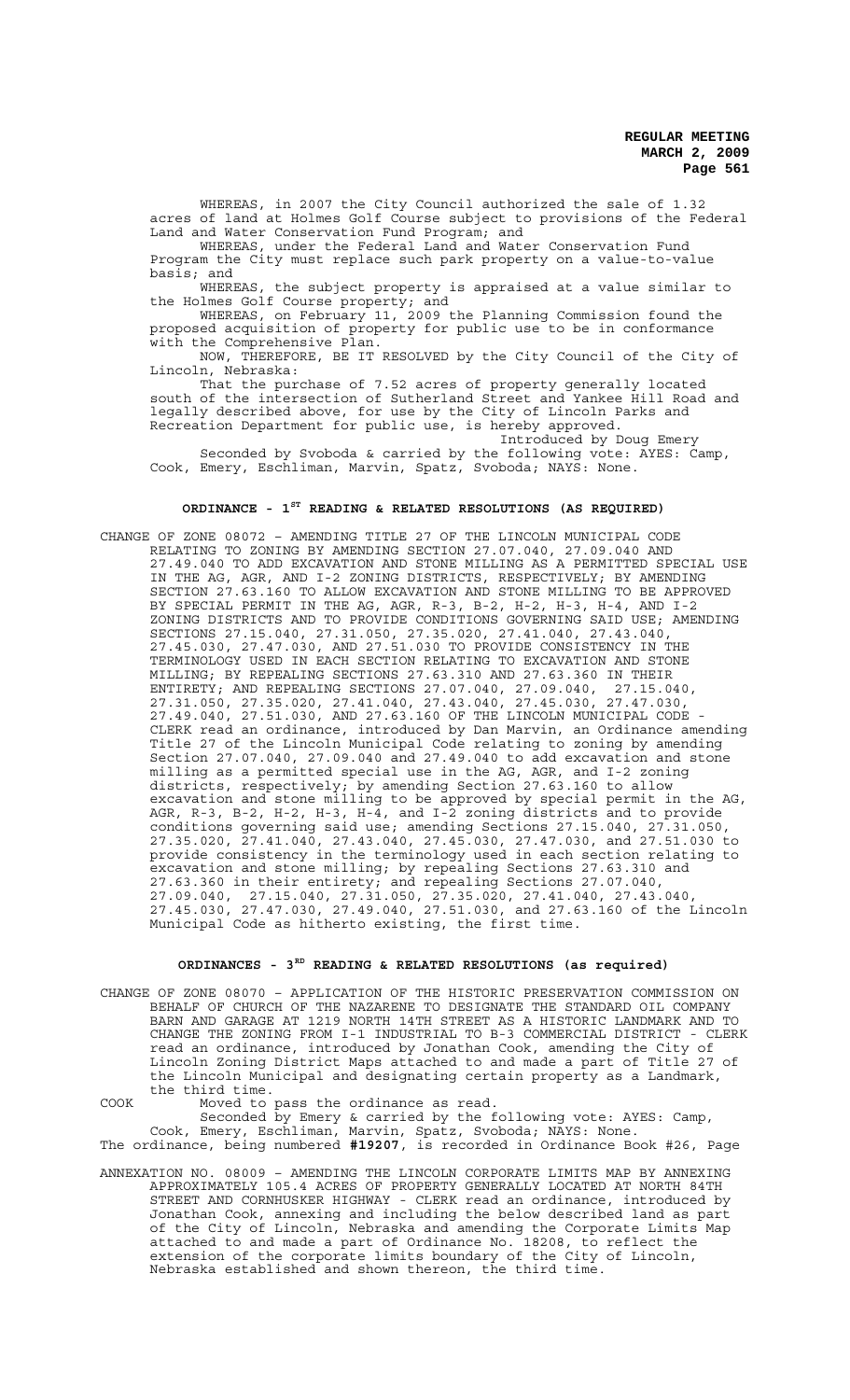COOK Moved to pass the ordinance as read. Seconded by Svoboda & carried by the following vote: AYES: Camp, Cook, Emery, Eschliman, Marvin, Spatz, Svoboda; NAYS: None. The ordinance, being numbered **#19208**, is recorded in Ordinance Book #26, Page ANNEXATION NO. 08010 – AMENDING THE LINCOLN CORPORATE LIMITS MAP BY ANNEXING APPROXIMATELY 443 ACRES OF PROPERTY GENERALLY LOCATED FROM SOUTH 66TH STREET TO SOUTH 84TH STREET, FROM PINE LAKE ROAD TO THE RAILROAD TRACKS NORTH OF YANKEE HILL ROAD - CLERK read an ordinance, introduced by Jonathan Cook, annexing and including the below described land as part of the City of Lincoln, Nebraska and amending the Corporate Limits Map attached to and made a part of Ordinance No. 18208, to reflect the extension of the corporate limits boundary of the City of Lincoln, Nebraska established and shown thereon, the third time.

COOK Moved to pass the ordinance as read. Seconded by Emery & **LOST** by the following vote: AYES: Spatz; NAYS: Camp, Cook, Emery, Eschliman, Marvin, Svoboda.

The ordinance, having **LOST**, was assigned the File **#38-4589** & was placed on file in the Office of the City Clerk.

ANNEXATION NO. 08012 – AMENDING THE LINCOLN CORPORATE LIMITS MAP BY ANNEXING APPROXIMATELY 22.2 ACRES OF PROPERTY GENERALLY LOCATED SOUTHWEST OF THE INTERSECTION OF SOUTH 27TH STREET AND ROKEBY ROAD AND NORTHEAST OF THE INTERSECTION OF SOUTH 27TH STREET AND ROKEBY ROAD - CLERK read an ordinance, introduced by Jonathan Cook, annexing and including the below described land as part of the City of Lincoln, Nebraska and amending the Corporate Limits Map attached to and made a part of Ordinance No. 18208, to reflect the extension of the corporate limits boundary of the City of Lincoln, Nebraska established and shown thereon, the third time. COOK Moved to pass the ordinance as read.

Seconded by Svoboda & carried by the following vote: AYES: Camp, Cook, Emery, Eschliman, Marvin, Spatz, Svoboda; NAYS: None. The ordinance, being numbered **#19209**, is recorded in Ordinance Book #26, Page

ANNEXATION NO. 08014 – AMENDING THE LINCOLN CORPORATE LIMITS MAP BY ANNEXING APPROXIMATELY 145.2 ACRES OF PROPERTY GENERALLY LOCATED AT SOUTH 1ST STREET AND VAN DORN STREET AND SOUTH 6TH STREET AND PIONEERS BOULEVARD - CLERK read an ordinance, introduced by Jonathan Cook, annexing and including the below described land as part of the City of Lincoln, Nebraska and amending the Corporate Limits Map attached to and made a part of Ordinance No. 18208, to reflect the extension of the corporate limits boundary of the City of Lincoln, Nebraska established and shown thereon, the third time.

COOK Moved to pass the ordinance as read.

Seconded by Emery & carried by the following vote: AYES: Camp, Cook, Emery, Eschliman, Marvin, Spatz, Svoboda; NAYS: None. The ordinance, being numbered **#19210**, is recorded in Ordinance Book #26, Page

ANNEXATION NO. 08015 – AMENDING THE LINCOLN CORPORATE LIMITS MAP BY ANNEXING APPROXIMATELY 117 ACRES OF PROPERTY GENERALLY LOCATED NEAR SOUTH FOLSOM STREET FROM WEST PROSPECTOR PLACE TO WEST PIONEERS BOULEVARD - CLERK read an ordinance, introduced by Jonathan Cook, annexing and including the below described land as part of the City of Lincoln, Nebraska and amending the Corporate Limits Map attached to and made a part of Ordinance No. 18208, to reflect the extension of the corporate limits boundary of the City of Lincoln, Nebraska established and shown thereon, the third time.

COOK Moved to pass the ordinance as read.

Seconded by Emery & carried by the following vote: AYES: Camp, Emery, Marvin, Spatz, Svoboda; NAYS: Cook, Eschliman. The ordinance, being numbered **#19211**, is recorded in Ordinance Book #26, Page

ANNEXATION NO. 08016 – AMENDING THE LINCOLN CORPORATE LIMITS MAP BY ANNEXING APPROXIMATELY 243.1 ACRES OF PROPERTY GENERALLY LOCATED AT N.W. 48TH STREET AND INTERSTATE 80 - CLERK read an ordinance, introduced by Jonathan Cook, annexing and including the below described land as part of the City of Lincoln, Nebraska amending the Corporate Limits Map attached to and made a part of Ordinance No. 18208, to reflect the extension of the corporate limits boundary of the City of Lincoln, Nebraska established and shown thereon, the third time -PRIOR to reading:

Seconded by Emery.

 CAMP Moved to split Bill No. 09-20 into two split ordinances, 09-20(a)  $& 09-20(b)$ .

Seconded by Cook & carried by the following vote: AYES: Camp, Cook, Emery, Eschliman, Marvin, Spatz, Svoboda; NAYS: None.

CAMP Moved to introduce Bill No. 09-20(a). Seconded by Marvin.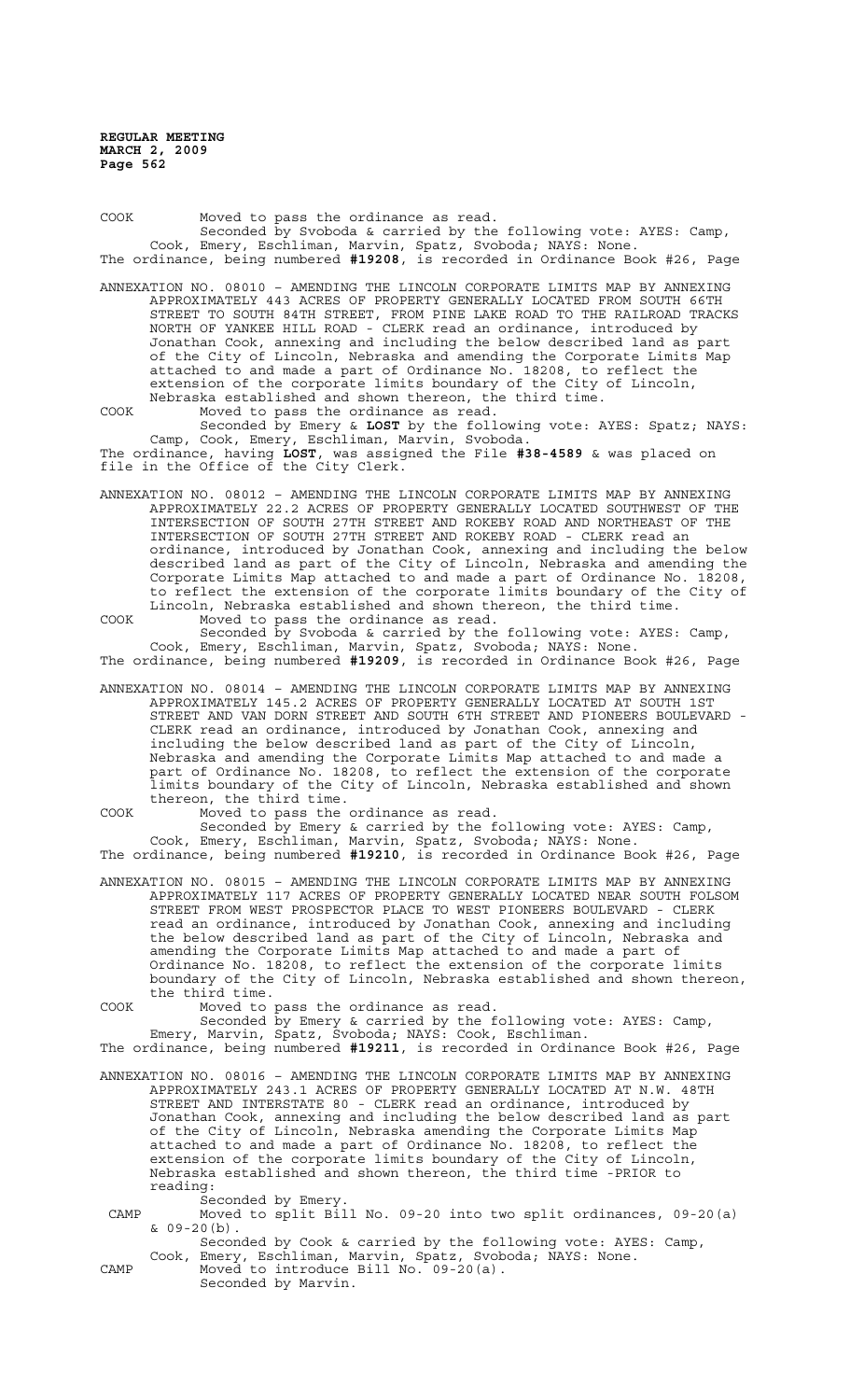SVOBODA Moved to put 09-20(a) on Pending to have action only in two weeks on 3/16/09.

Seconded by Camp & carried by the following vote: AYES: Camp, Cook, Eschliman, Spatz, Svoboda; NAYS: Emery, Marvin. Spatz, Svoboda; NAYS: Emery, Marvin.

CAMP Moved to put 09-20(b) on Pending Indefinitely.

Seconded by Marvin & carried by the following vote: AYES: Camp, Cook, Emery, Eschliman, Marvin, Spatz, Svoboda; NAYS: None.

CLERK Read an ordinance, introduced by Jonathan Cook, annexing and including the below described land as part of the City of Lincoln, Nebraska amending the Corporate Limits Map attached to and made a part of Ordinance No. 18208, to reflect the extension of the corporate limits boundary of the City of Lincoln, Nebraska established and shown thereon, the third time.

ANNEXATION NO. 08017 – AMENDING THE LINCOLN CORPORATE LIMITS MAP BY ANNEXING APPROXIMATELY 32.2 ACRES OF PROPERTY GENERALLY LOCATED AT N.W. 40TH STREET AND WEST ADAMS STREET - CLERK read an ordinance, introduced by Jonathan Cook, annexing and including the below described land as part of the City of Lincoln, Nebraska amending the Corporate Limits Map attached to and made a part of Ordinance No. 18208, to reflect the extension of the corporate limits boundary of the City of Lincoln, Nebraska established and shown thereon, the third time. COOK Moved to pass the ordinance as read.

Seconded by Emery & carried by the following vote: AYES: Camp, Cook, Emery, Eschliman, Marvin, Spatz, Svoboda; NAYS: None. The ordinance, being numbered **#19212**, is recorded in Ordinance Book #26, Page

ANNEXATION NO. 08018 – AMENDING THE LINCOLN CORPORATE LIMITS MAP BY ANNEXING APPROXIMATELY 6.8 ACRES OF PROPERTY GENERALLY LOCATED AT N.W. 12TH STREET AND U.S. HIGHWAY 34 - CLERK read an ordinance, introduced by Jonathan Cook, annexing and including the below described land as part of the City of Lincoln, Nebraska amending the Corporate Limits Map attached to and made a part of Ordinance No. 18208, to reflect the extension of the corporate limits boundary of the City of Lincoln, Nebraska established and shown thereon, the third time. COOK Moved to pass the ordinance as read.

Seconded by Emery & carried by the following vote: AYES: Camp, Cook, Emery, Eschliman, Marvin, Spatz, Svoboda; NAYS: None. The ordinance, being numbered **#19213**, is recorded in Ordinance Book #26, Page

ANNEXATION NO. 08021 – AMENDING THE LINCOLN CORPORATE LIMITS MAP BY ANNEXING APPROXIMATELY 133.8 ACRES OF PROPERTY GENERALLY LOCATED AT NORTH 44TH STREET AND SUPERIOR STREET - CLERK read an ordinance, introduced by Jonathan Cook, annexing and including the below described land as part of the City of Lincoln, Nebraska amending the Corporate Limits Map attached to and made a part of Ordinance No. 18208, to reflect the extension of the corporate limits boundary of the City of Lincoln, Nebraska established and shown thereon, the third time.

COOK Moved to pass the ordinance as read.

Seconded by Emery & carried by the following vote: AYES: Camp, Cook, Emery, Eschliman, Marvin, Spatz, Svoboda; NAYS: None. The ordinance, being numbered **#19214**, is recorded in Ordinance Book #26, Page

- APPROVING THE LEASE AGREEMENT BETWEEN THE CITY AND SLICK GRAPHIX FOR THE LEASE OF OFFICE SPACE BY THE LINCOLN AREA AGENCY ON AGING FOR ITS LINCOLN INFORMATION FOR THE ELDERLY (LIFE) PROGRAM AT 370 FIFTH STREET, DAVID CITY, NE 68632 FOR A TERM OF MARCH 1, 2009 THROUGH FEBRUARY 28, 2010 - CLERK read an ordinance, introduced by Jonathan Cook, accepting and approving a Lease Agreement between the City of Lincoln and Slick Graphix for the lease of office space by the Lincoln Area Agency on Aging for its Lincoln Information For the Elderly (LIFE) Program located at 370 Firth Street, David City, NE 68632, for a term of March 1, 2009 through February 28, 2010, the third time.
- COOK Moved to pass the ordinance as read. Seconded by Svoboda & carried by the following vote: AYES: Camp, Cook, Emery, Eschliman, Marvin, Spatz, Svoboda; NAYS: None.

The ordinance, being numbered **#19215**, is recorded in Ordinance Book #26, Page